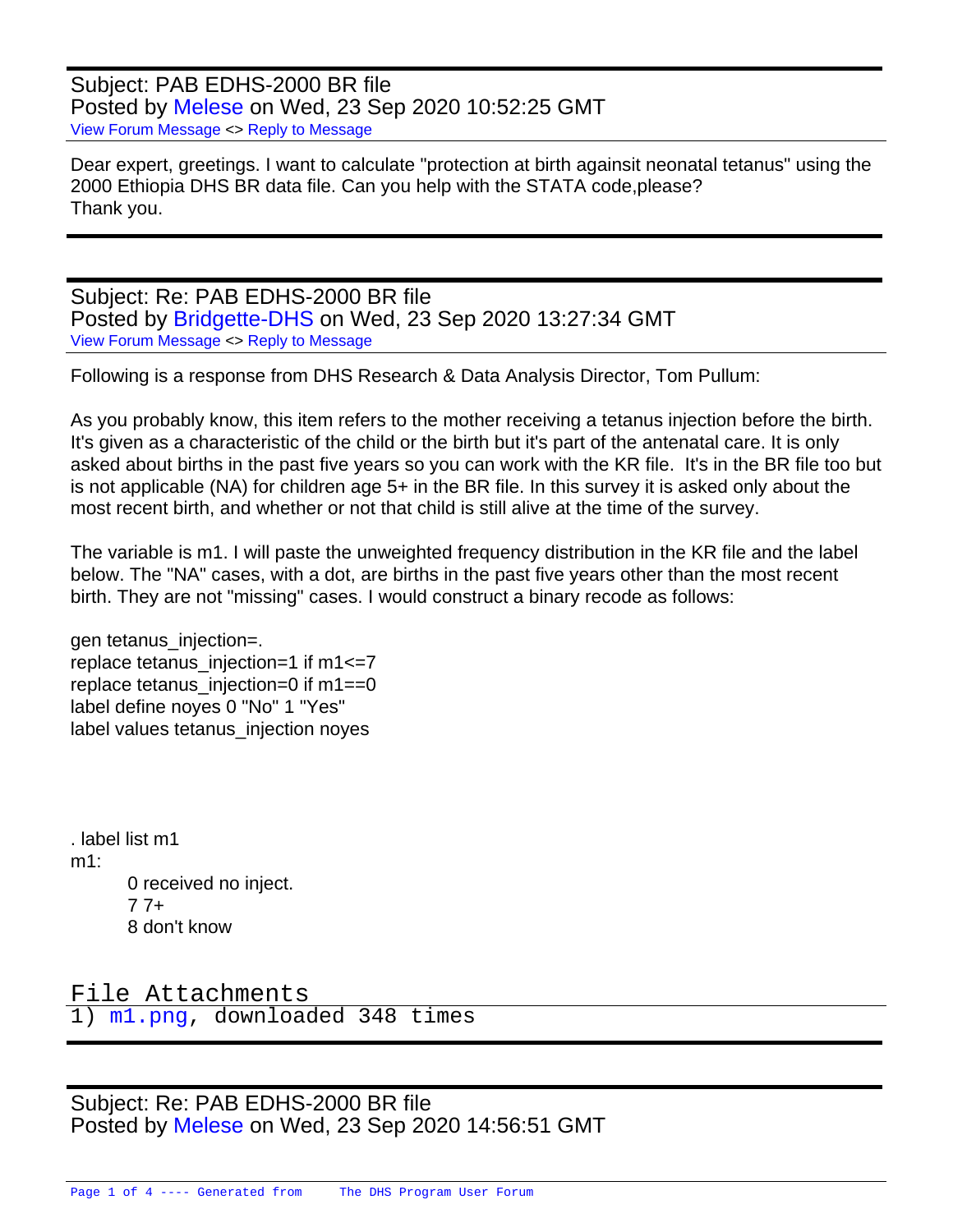Dear Bridgette, thank you very much for your response.

Dear Expert, is this comparable with the "protected against neonatal tetanus" calculated and mentioned in the later EDHS reports: EDHS 2005,2011 & 2016? My aim was to assess the trend of PAB againist neonatal tetanus from 2000-2016 in Ethiopia.

As you probably know and according to the latest guide to DHS statistics (2020), PAB means percentage of women with a live birth in the 5 years preceding the survey whose most recent live birth was protected against neonatal tetanus.

A birth is protected against neonatal tetanus if the mother has received any of the following:

1. Two tetanus toxoid injections during that pregnancy

2. Two or more injections, the last one within 3 years of the birth

3. Three or more injections, the last one within 5 years of the birth

4. Four or more injections, the last one within 10 years of the birth

5. Five or more injections at any time prior to the birth Sample: Last live births in the 5 years before the survey to women age 15-49

Thank you very much Melese.

Subject: Re: PAB EDHS-2000 BR file Posted by [Bridgette-DHS](https://userforum.dhsprogram.com/index.php?t=usrinfo&id=11) on Mon, 28 Sep 2020 11:52:13 GMT [View Forum Message](https://userforum.dhsprogram.com/index.php?t=rview&th=9309&goto=20125#msg_20125) <> [Reply to Message](https://userforum.dhsprogram.com/index.php?t=post&reply_to=20125)

Following is a response from DHS Senior Analysis & Research Manager, Shireen Assaf:

Dear user,

This indicator is only available in recent surveys. You can read more about this indicator in the Guide to DHS Statistics here: https://www.dhsprogram.com/Data/Guide-to-DHS-Statistics/inde x.htm#t=Tetanus\_Toxoid\_Injections.htm

The code for this indicator and all DHS indicators listed in the Guide to DHS Statistics is posted in our code share library on the GitHub site on:

https://github.com/DHSProgram/DHS-Indicators-Stata . This particular indicator (we label as rh\_anc\_neotet) is part of Chapter 9 that covers reproductive health indicator. It is in the RH\_ANC.do file of this chapter towards the end of the do file. To run this do file or any do files from this code share library, please first read the readme file on the first page and then the main files for the chapters. You will need to change your paths or you can just copy the necessary code you need.

Hope this helps.

Shireen Assaf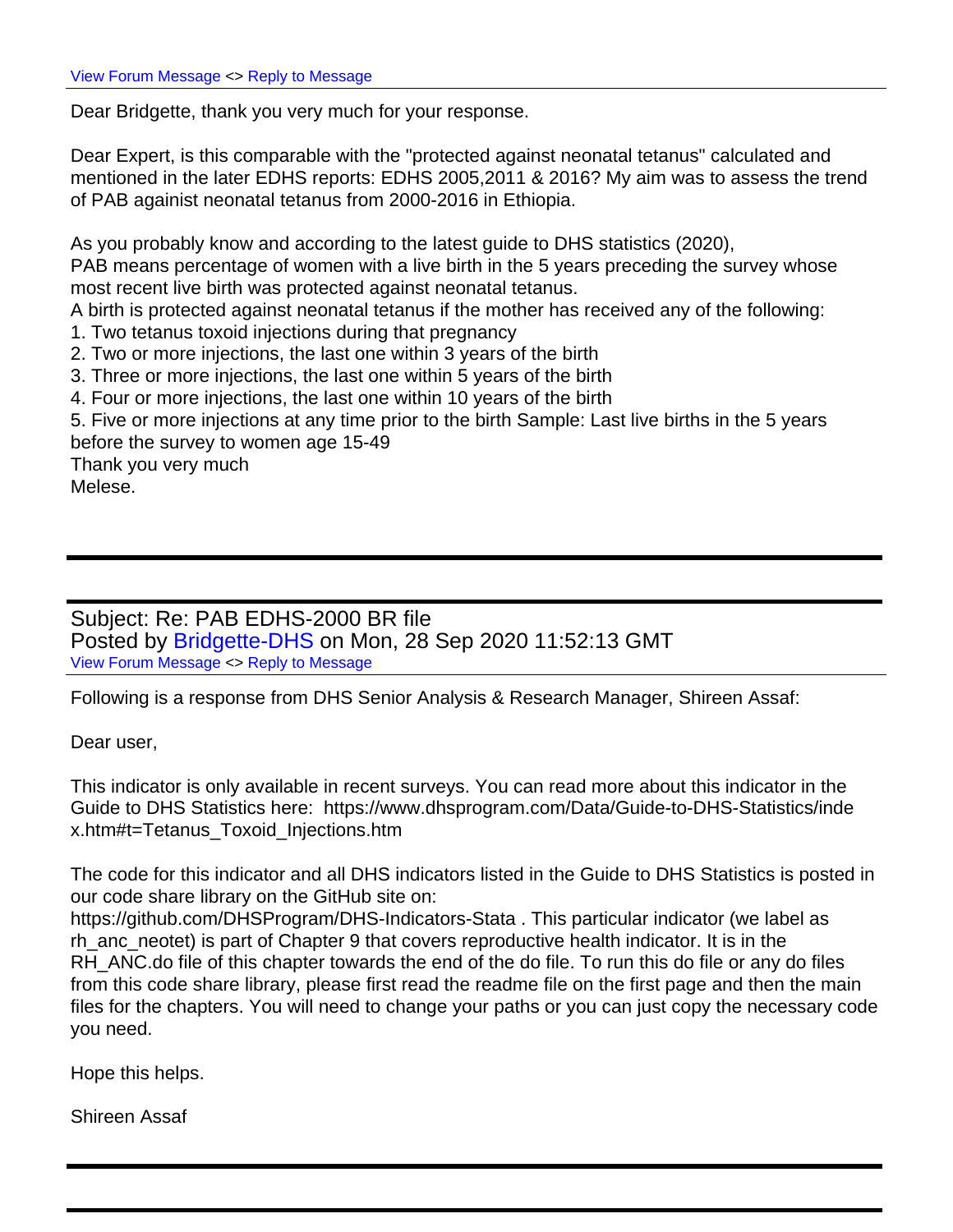## Subject: Re: PAB EDHS-2000 BR file Posted by [Melese](https://userforum.dhsprogram.com/index.php?t=usrinfo&id=8300) on Fri, 02 Oct 2020 15:20:23 GMT [View Forum Message](https://userforum.dhsprogram.com/index.php?t=rview&th=9309&goto=20160#msg_20160) <> [Reply to Message](https://userforum.dhsprogram.com/index.php?t=post&reply_to=20160)

Thank you very much for the help. Thank you. The 2005 Ethiopian DHS, however doesn't follow this latest methods of calculating "protected against neonatal tetanus". It has "protected at birth" in its report. I tried it many times. But I failed. Any help regarding the STATA code for calculating the protection at birth using Ethiopia's 2005 KR file is highly appriciable. Thank you very much Melese.

Subject: Re: PAB EDHS-2000 BR file Posted by [Shireen-DHS](https://userforum.dhsprogram.com/index.php?t=usrinfo&id=9656) on Mon, 05 Oct 2020 19:09:15 GMT [View Forum Message](https://userforum.dhsprogram.com/index.php?t=rview&th=9309&goto=20174#msg_20174) <> [Reply to Message](https://userforum.dhsprogram.com/index.php?t=post&reply_to=20174)

Hello,

The 2005 survey has a different way of presenting these indicators. They also use special variables.

I tried to match Table 9.4 in the 2005 final report. I was successful for the "two or more injections" which uses our standard code that I referenced from GitHub in my previous message. I also matched the "none but at least 5 lifetime TT injections". However, I was not successful to match the "one plus one additional injection in the 10 years prior to the pregnancy". Perhaps my code below will help you with this.

Thank you Best, Shireen The DHS Program

\*2005 Ethiopia survey

gen period  $= 60$ gen age =  $v008 - b3$  01

```
//tetnaus toxoid injections : From standard code on Github
recode m1_1 (0 1 8 9 = 0 "No") (1/7 = 1 "Yes"), gen(rh_anc_toxinj)
replace rh_anc_toxinj = . if age > = period
label var rh_anc_toxinj "Received 2+ tetanus injections during last pregnancy"
```

```
gen yrtet= s419y_1>1986 
replace yrtet=. if s419y_1==9998 | s419y_1==9999
```

```
gen tet1p10yr=0
```